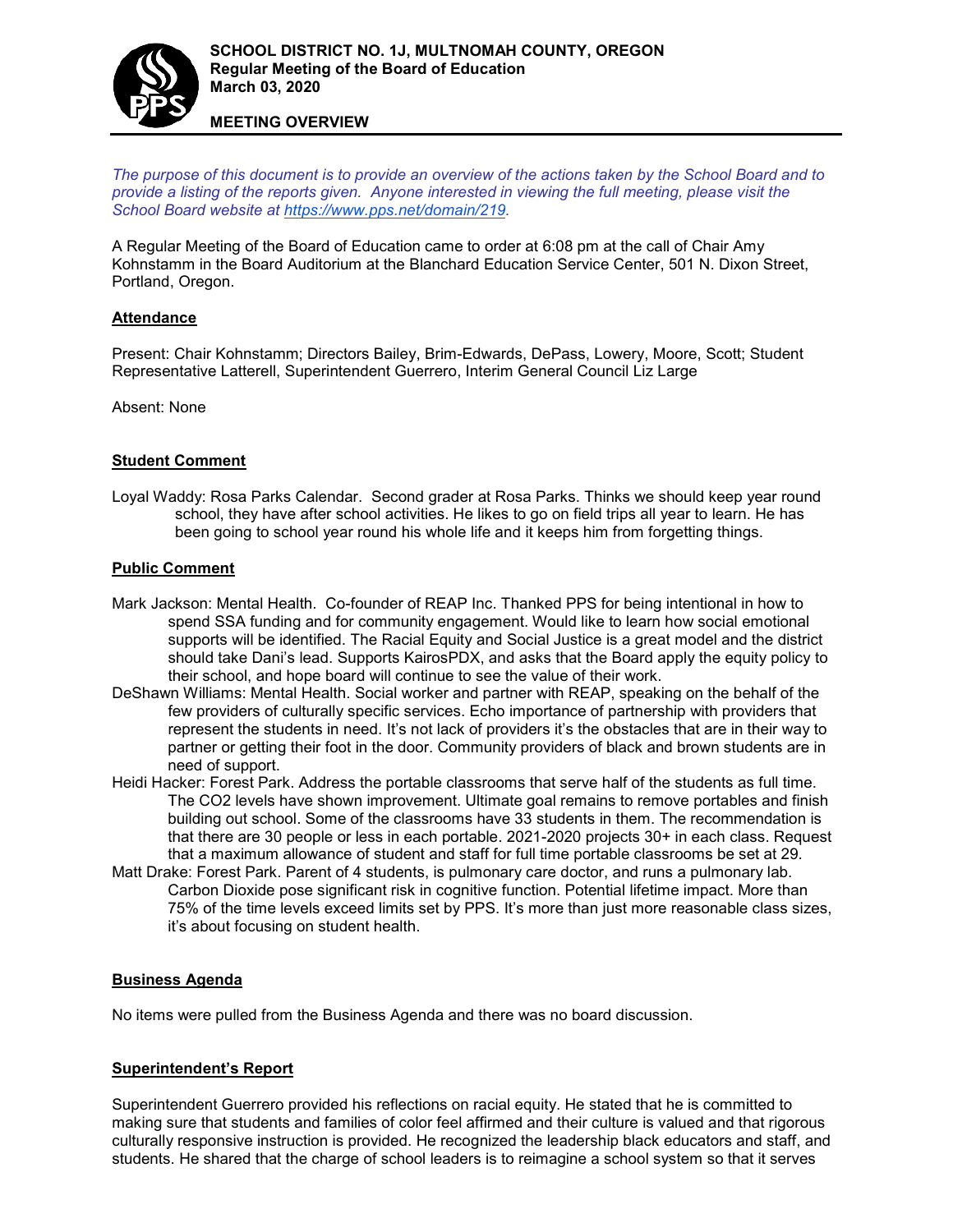## March 03, 2020

every student, especially black and native kids, in a way that public education was never designed to. He added that while work has been done to improve the system, there is more work to be done. Several district leaders and other staff groups are engaging in Racial Equity and Social Justice Professional Development. He added that he is inspired to work with community partners to create deeper relationships of trust.

# **Resolution 6067 to Recognize Classified and Non-Represented Employees Week**

Chief Human Resources Officer Sharon Reese introduced the Classified and Non-Represented staff and highlighted some of the many ways that they impact student learning.

# **Resolution 6075 to Recognize March 1-7, 2020 as School Social Work Week**

Amy Ruona, Senior Director of Student Health and Wellness, and Mary Krogh, Student Drug and Alcohol Support Counselor shared their appreciation for the recognition of social workers in serving highest needs students. Superintendent Guerrero shared the importance of school social workers in students' lives.

# **Resolution 6076 to Recognize March 2020 as Developmental Disabilities Awareness Month**

Superintendent Guerrero shared that one of the most effective ways of changing the impact of disabilities is increasing awareness. Noelle Sisk, Student Success Advocate, shared the activities that the district has hosted, including bringing in Lucy Meyers, and hosting viewings of Intelligent Lives, IEP training, and district wide paraeducator trainings. She also noted that the Special Education department recently launched the Special Education Tool Kit which is available in all supported PPS languages.

# Public Comment on Resolution 6076

Susan Carson. Son is a fifth grader at Scott, he has a developmental disability and has been integrated into general education classrooms with supports. He's meeting his goals. They thought he would go to Roseway Heights for Middle School, but the District wants to place him in a skills classroom at a different school. He would better served in a general education classroom with supports. It's his right to receive the support he needs at his neighborhood school.

# **PAT Presentation**

Elizabeth Teal, current PAT Vice-President and President Elect. They rallied for the Student Success Act. They have some questions, but mostly have a lot to be excited about- the increase of employees, counselors and electives. First steps to supporting all schools is small class sizes. She is excited that the hiring is happening when pool is full. It's not enough to address all imbalances, but it's a start. She noted that PAT wasn't involved in process of allocations, that there were cuts to school based counselors and the change in the Rosa Park calendar, and that it was a missed opportunity to work together. When there is more collaboration, there will be better buy in. Looks forward to collaborating in the future.

# **Rosa Parks Calendar**

An overview of the decision making process was provided. Chief of Schools Dr. Shawn Bird shared that the district's recommendation is to change the calendar to a traditional calendar, adding that with the change they will be adding a twenty day summer program which is open to all students, after school child care for students in grades Kinder through third, and an incoming kinder summer transition program for children and parents. Factors that lead to the recommendation include a decrease in student test scores, low attendance rates, an inability find child care providers who would adjust to the year round schedule, and difficulty scheduling professional development for teachers when their peers are on a different calendar. Shanice Clarke summarized the engagement process, which began before this year. She noted that there was large support for the school to remain on a year round calendar, and the engagement team had an interest to find out what is working with the year round calendar. There was Board discussion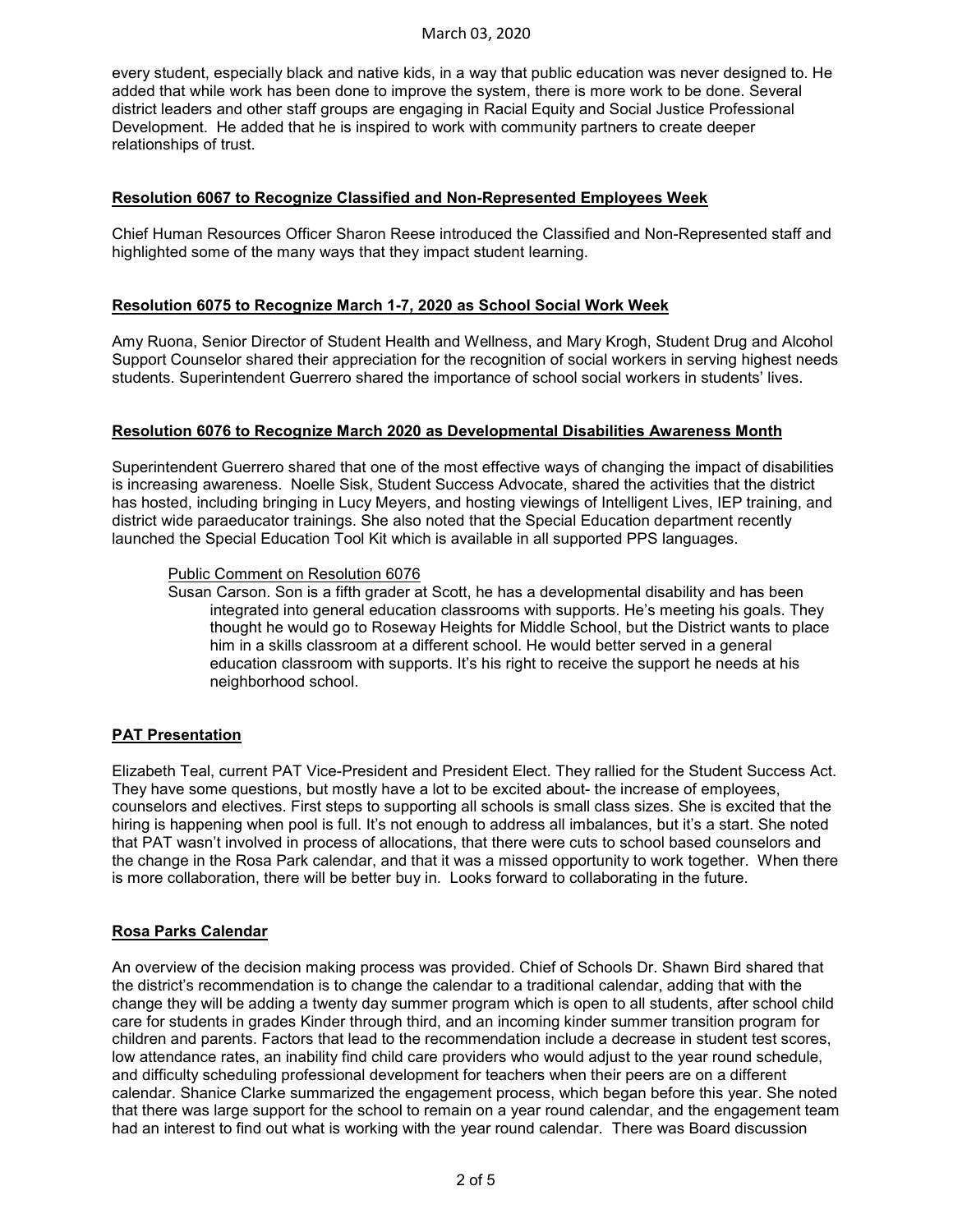#### March 03, 2020

regarding what supports could be put in place for the school to remain on a year round calendar as well as what supports would be put into place with a transition to a traditional calendar.

#### Public Comment

- Melissa Duclos. A public neighborhood school of color that gets a year round calendar, same time for breaks, and teacher turnover rates are lower. She thought the school would have access to child care on their schedule, that teachers would get their curriculum on time. The district did not support the vision of the new calendar. Agrees with 71% of teachers who want to continue with the year round calendar. The district didn't ask the parents what they want. The district views the calendar as a failure, instead of acknowledging their own failure. More schools should be on a year round calendar.
- Beyoung Yu: ESL teacher at Rosa Parks. PPS has a record of failure of serving students of color. PPS policy is to collaborate with students and families of color. Is it the districts intention to alienate and segregate the students? Other schools have calendars that do not align with PPS schedule and have been set up for success. Rosa Parks doesn't receive materials on time and struggles with attendance and test scores whether they are year round or not. They have 19 different language spoken, 85% student of color with a teacher of color in each grade, has a lower teacher turn over even though they are a Title 1 school, and provide social emotional support to a student body who is 95% free and reduced lunch a safe place to learn year round. Tried summer school before and it failed. Would like district to work with community partners to support a permanent year round calendar.
- Marcus Mundy: President of Coalition of Communities of Color. Wanted to clarify that doesn't have a statement either way, because they were not consulted, and their organization has a consensus model that looks at information and comes to a decision by consensus.
- Tony Jones: Chair of the Coalition of Black Men. He doesn't support because they haven't had the opportunity to review the plan or information.

#### **Resolution 6069 Increasing Pass-through**

Korrina Wolfe introduced the resolution. Tara O'Neil noted that they compiled an analysis to approximate the cost to Portland Public Schools to oversee Charter Schools and that it was noted currently the district is bringing in more money than it costs to run. Director Lowery shared that the committee recommends the approval of the resolution. There was discussion regarding whether all charter schools should receive an increase in pass-through, and it was stated that there is a responsibility of the district to make sure that there are strong neighborhood schools available to charter schools students if needed. Additionally, not giving it to all charter schools incentives increasing student diversity. It was suggested that the committee look at creating a ladder of funding from 80% - 95% to further incentivize when getting to 50% may a long reach.

# **KairosPDX Renewal Request**

Tara O'Neil and Korrina Wolfe introduced the KairosPDX Renewal Request, including an overview of the renewal request and school data. She noted that they requested a ten year renewal to allow them to apply for low interest loans, for an increased pass-through and an increased enrollment.

Public Comment Marcus Mundy: Proud of KairosPDX. Looking forward to extension of the charter.

# **Resolution 6071 Opal School Extension Request**

Tara O'Neil and Korrina Wolfe introduced the Opal School extension request, including an overview of school data. Director Bailey noted that the district is monitoring each charter school annually, regardless of the length of renewal or extension.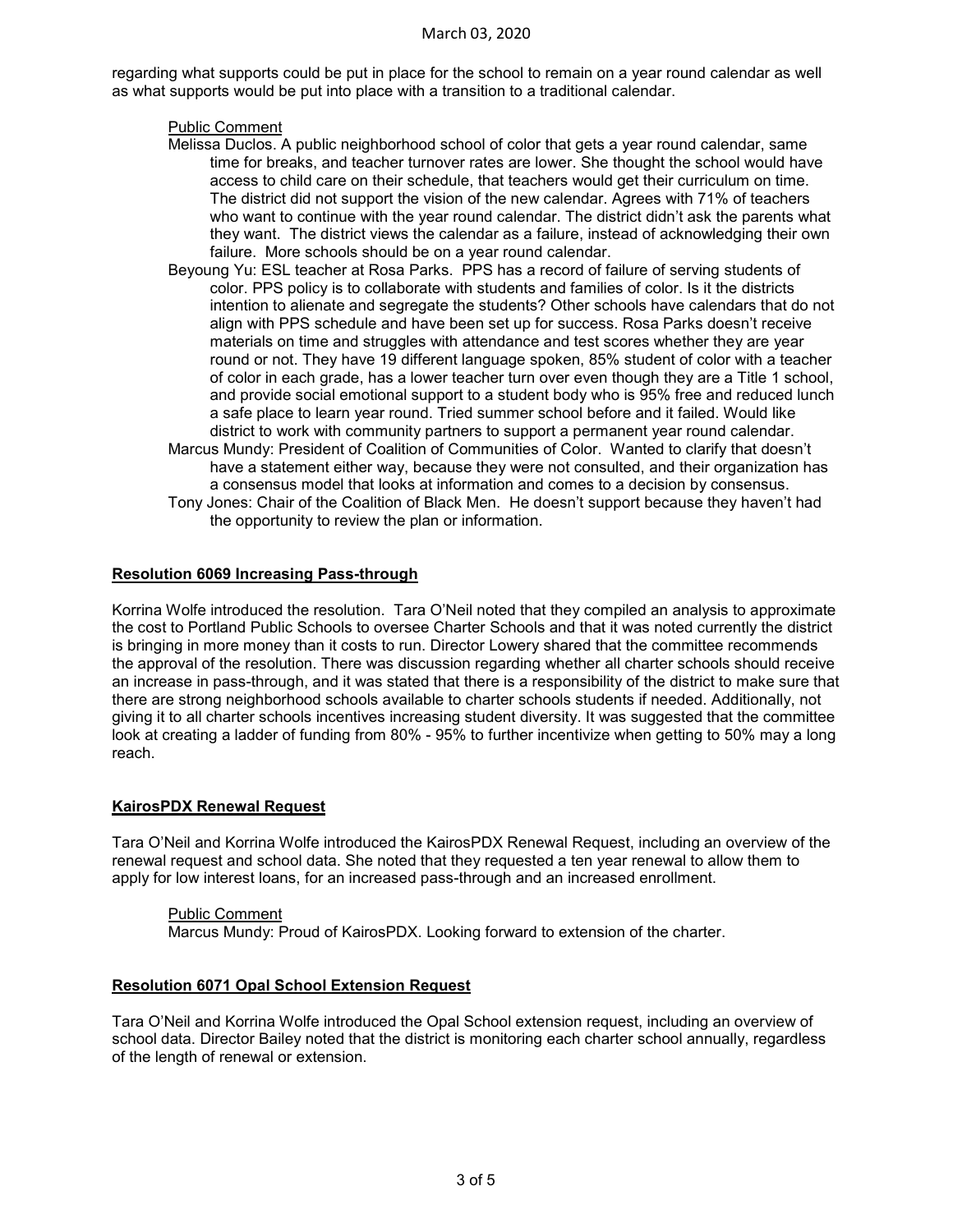# **Resolution 6072 Portland Arthur Academy Extension Request**

Tara O'Neil and Korrina Wolfe introduced the Portland Arthur Academy extension request, including an overview of school data.

# **Resolution 6073 Portland Village School Renewal Request**

Tara O'Neil and Korrina Wolfe introduced the Portland Village School extension request, including an overview of school data, noting that the school is on an improvement plan and has made significant strides towards their goals.

# **Topics Relating to Board Goals: Mid-year Progress Report**

Dr. Russ Brown shared an overview of the four board goals, noting that three of the four goals include racially specific measures. He noted that the mid-year progress indicator for the goals is the winter Map results, which is typically a good indicator of where they will be at the end of the year. He went over each goal and the progress. He stated that while the students are scoring overall 67% better than the nation's average, that less than 50% of students are at grade level proficiency as defined by the SBAC, noting that 70% of the students in the country are not meeting the SBAC standards. He noted that overall the results are in line with what was expected, as it's still very early in the process and changes and improvements are still being put into place. There was discussion regarding the discrepancy in data for each student groups. Dr. Valentino provided an updated on the middle school redesign, noting that they have hired a consultant and as they come on the district will hire a director. He shared that all large districts who have recently completed a middle school redesign suggested starting with an empathy tour, where leaders hear directly from middle school students about their experience. They will then create a plan and then measurement tools.

# **Resolution 6074 Student Investment Account Application**

Claire Hertz and Kregg Cuellar shared that they focused on creating an investment package that was student focused, specifically focusing on historically underserved youth, mental health supports and expanding student experience. Claire Hertz provided an overview of the process to put together the package. She shared that after board approval of the application, the next step is to submit the application to the Oregon Department of Education (ODE), where it will be reviewed for approval. ODE may require edits, which would be a staff function, and would not require board approval. After any revisions requested have been made and are approved by ODE, then the final approved package will be brought back to the board for adoption. There was discussion regarding the Tier 1 and Tier 2 plans, noting that they are more like a plan A and a plan B. Claire Hertz explained that if staff is unable to spend funds on a Tier 1 item, such as not being able to hire as many counselors they would like, they would use those funds on a Tier 2 item so that that all funds are spent in the time frame allowed. She added that staff would be looking at the spending progress quarterly so that no funds are left of table.

# Public Comment

- Amy Henry: Benson counselor. Collective concern that there is no increase in counselors in high school. High schools are seeing escalations as well as K-8. High School counselors' caseloads are almost all over 300 with some at 375. The Benson counselors tracked and have received over 1000+ visits last month, not including parents, or IEP/504 meetings. A social worker is highly specialized and limited but doesn't replace the work of the school counselor. Many of metrics that the district is being judge emerge from high school counselors. Urge to commit to 250 to 1 in high school as well.
- Marcus Mundy: Coalition of Communities of Color (CCC). CCC members have partnered with PPS to provide culturally specific services to students and families at PPS, including culturally specific family engagement, wrap around serves, leadership and mentoring and extended learning opportunities for thousands of students. They were instrumental advocacy that led to passage of SSA, which would provide historically and currently underserved students the resources they deserve. Commend Superintendent for leadership and for engaging with CCC members. Happy to see PPS support of Kairos, NAYA, and POIC. They are in support of focus on: Additional funding to support Racial Equity and Social Justice partnerships, focus